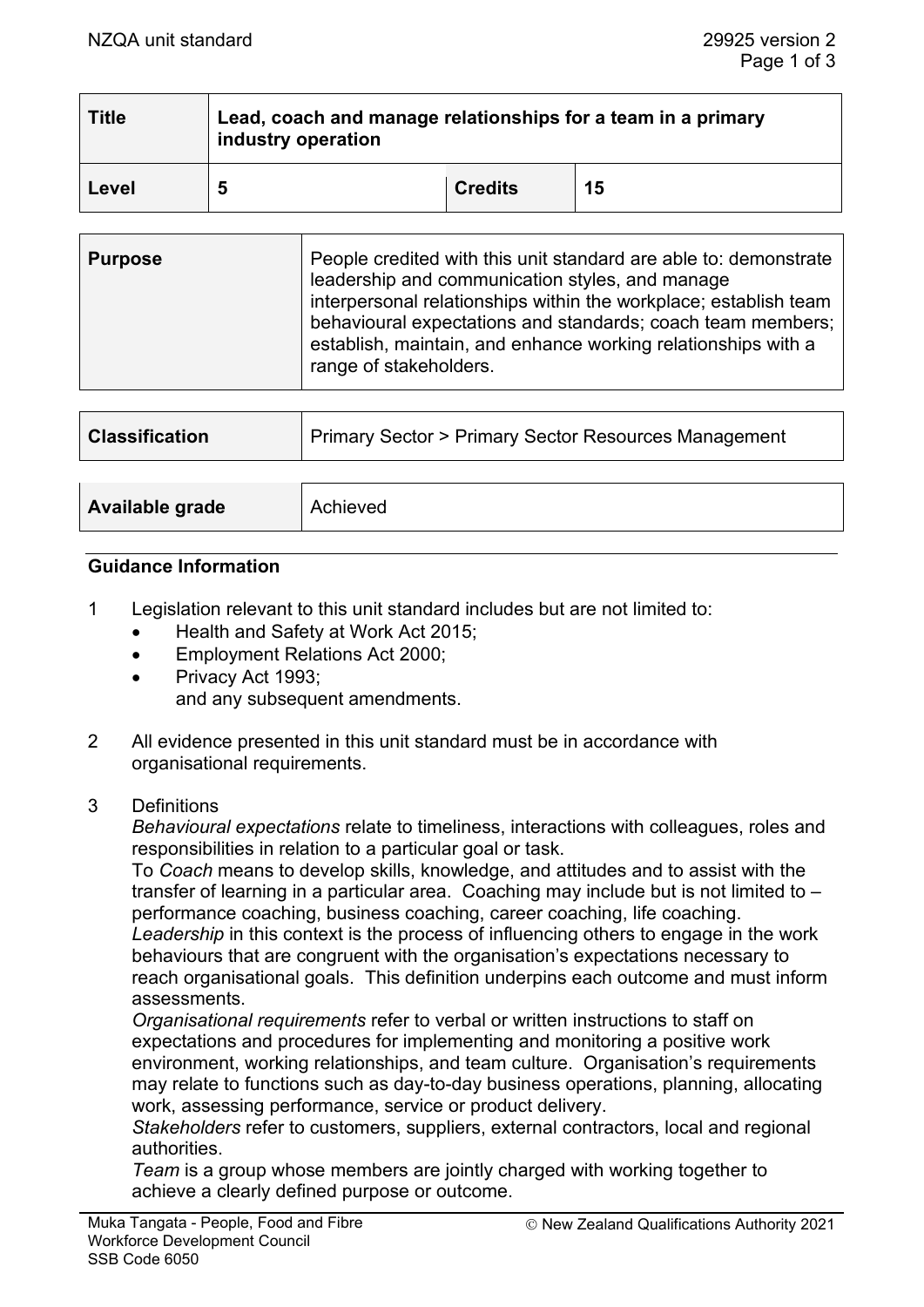# **Outcomes and performance criteria**

### **Outcome 1**

Demonstrate leadership and communication styles, and manage interpersonal relationships within the workplace.

#### **Performance criteria**

1.1 Demonstrate leadership styles to influence others to achieve organisational goals in a manner consistent with the organisation's expectations.

Range evidence of two leadership styles is required.

1.2 Demonstrate a range of communication styles to influence others to achieve organisational goals in a manner consistent with the organisation's expectations.

Range evidence of two communication styles is required.

1.3 Demonstrate a range of strategies to manage interpersonal relationships within the workplace.

Range consultation, negotiation, mediation, facilitation.

### **Outcome 2**

Establish team behavioural expectations and standards.

### **Performance criteria**

- 2.1 Establish behavioural expectations and standards in consultation with the team.
- 2.2 Report and/or display behaviour expectations and standards in a format that meets the individual and team requirements.
- 2.3 Review and update behavioural expectations and standards at regular intervals.

### **Outcome 3**

Coach team members.

#### **Performance criteria**

- 3.1 Coach team members in matters of culture to build cultural awareness within the team.
- 3.2 Facilitate collaborative decision making in a way that promotes the achievement of organisational goals.